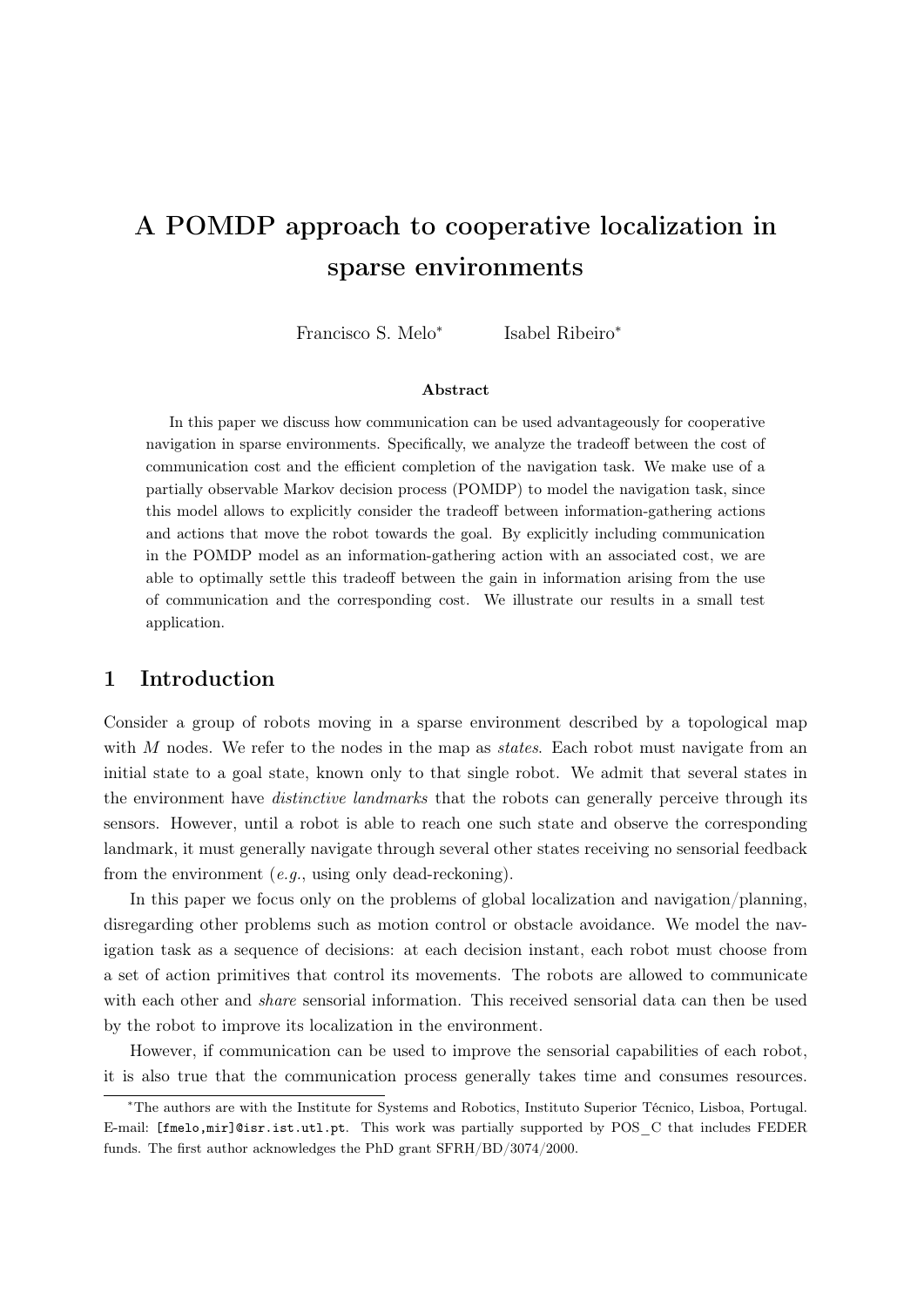Furthermore, it may happen occasionally that no useful information is received. Therefore, it is important to realize in which situations is communication advantageous and in which situations it should be avoided. For example, it may happen that the cost of communication is much higher than the benefit obtained from it. To settle this problem, we make use of a *partially observable* Markov decision process (POMDP) to model each robot in the environment. POMDPs have successfully been used for topological navigation [1–3] and are particularly amenable to the use of Markov localization methods [4]. Furthermore, POMDPs explicitly consider the tradeoff between choosing actions to disambiguate the state of the robot (information-gathering) and actions to move the robot towards the goal. By explicitly including communication in the POMDP model as an information-gathering action with an associated cost, we are able to optimally settle this tradeoff between the gain in information arising from the use of communication and the corresponding cost. This appealing feature of the POMDP framework has led some researchers to address active sensing using POMDP models [5].

The paper is organized as follows. In Section [2](#page-1-0) we introduce the general POMDP framework. In Section [3](#page-2-0) we apply this framework to model the particular problems addressed in the paper. We introduce a simple illustrative example that is used throughout the paper to illustrate the main ideas. Finally, Section [4](#page-5-0) concludes the paper with a summary of the main conclusions and points out several possible directions for future work.

### <span id="page-1-0"></span>2 Partially observable Markov decision processes

A POMDP is a tuple  $(\mathcal{X}, \mathcal{A}, \mathcal{Z}, P, O, r, \gamma)$ , where X is the finite set of possible states of the system,  $\mathcal A$  is a finite set of control primitives and  $\mathcal Z$  corresponds to a finite set of possible observations. At each time instant  $t$ , a decision-maker chooses an action  $A_t$  depending on the past history of events, causing the system to move from its current state  $X_t$  to state  $X_{t+1}$ . We denote by  $P_a(i, j)$ the probability of moving from state  $i$  to state  $j$  under action  $a$ . As soon as the transition occurs, the decision-maker receives an observation  $Z_{t+1}$  that depends on the new state of the system. We denote by  $\mathsf{O}_a(j,z)$  the probability of  $Z_{t+1} = z$  when  $X_{t+1} = j$  and  $A_t = a$ . Also, as soon as the transition occurs, the decision-maker is granted a numerical reward  $r(i, a, j)$ , verifying  $|r(i, a, j)| \le R_{\text{max}}$ . The purpose of the decision-maker is to choose the control sequence  $\{A_t\}$  so as to maximize the functional

$$
V(b_0, \{A_t\}) = \mathbb{E}\left[\sum_{t=0}^{\infty} \gamma^t r(X_t, A_t, X_{t+1}) \mid X_0 \sim b_0\right],
$$
 (1)

where  $\gamma$  < 1 is a positive discount factor,  $b_0$  is the *initial belief* for the process and  $X_0 \sim b_0$ denotes the fact that  $X_0$  is distributed according to  $b_0$ . The initial belief  $b_0$  is a probability vector describing the initial distribution of the state of the system.

In this paper, we are interested in using a POMDP model to describe a robot moving in a sparse environment described topologically. Using a POMDP model, the state-space  $\mathcal X$  corresponds to the set of sites in the environment. The state of the system at time  $t, X_t$ , corresponds to the position of the robot in the environment at time  $t$ . The control primitives, or *actions*, correspond to the high-level navigation commands that allow the robot to move between sites in the environment and the observations correspond to the sensorial information. With a POMDP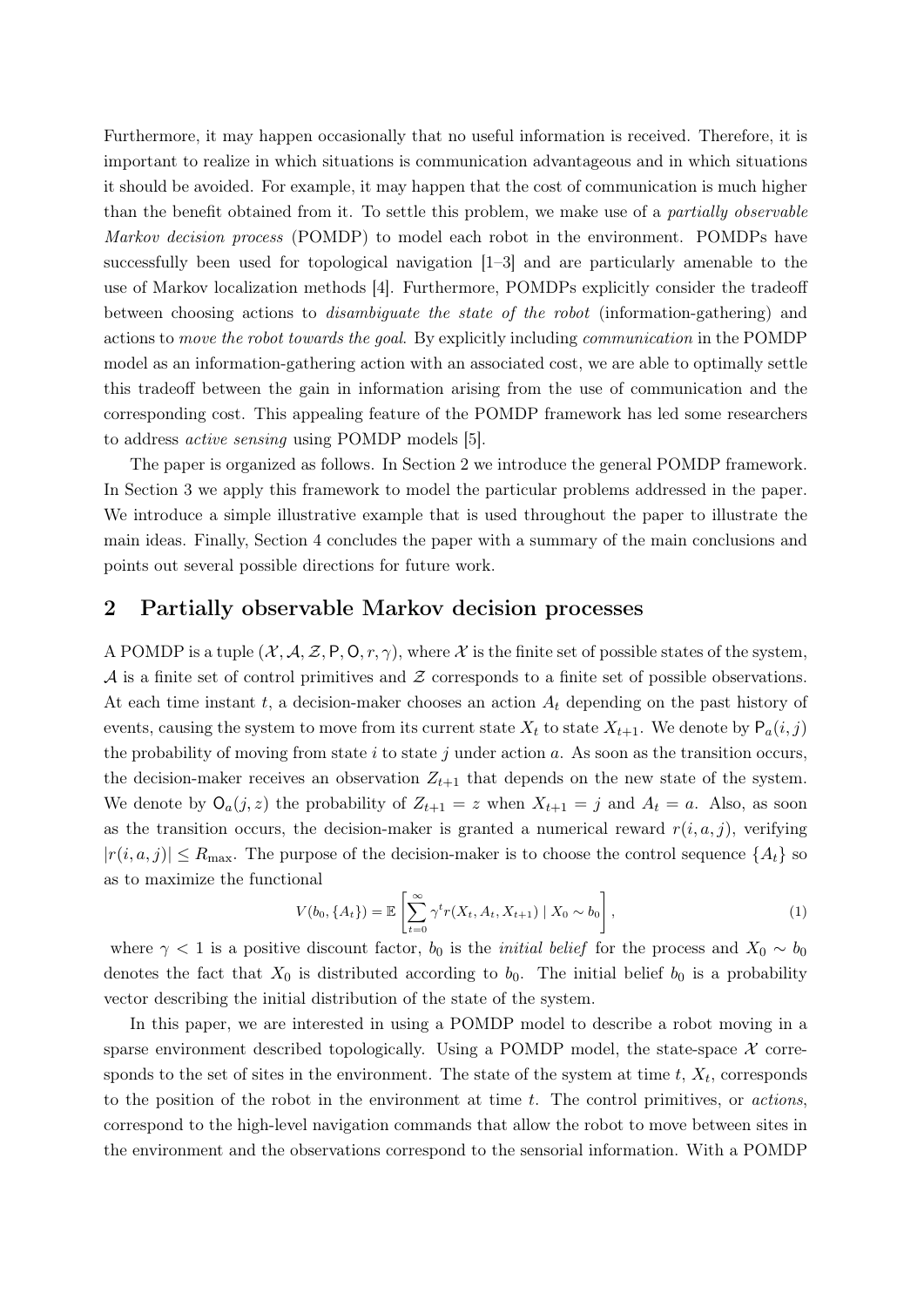model, Markov localization [4] can be implemented in a straightforward way: at each time instant t the robot maintains a *belief-vector*  $b_t$ , each component  $b_t(i)$  describing the probability of being in a particular state  $i \in \mathcal{X}$ . This belief-vector is updated componentwise as

$$
b_{t+1}(j) = B_a(b, z)_j = \frac{\sum_{i \in \mathcal{X}} b_t(i) P_a(i, j) O_a(j, z)}{\sum_{i, k \in \mathcal{X}} b_t(i) P_a(i, k) O_a(k, z)},
$$

where  $A_t = a$  and  $Z_{t+1} = z$  and  $B_a(b, z)_j$  represents the jth component of the vector  $B_a(b, z)$ .

The *optimal value function* for a POMDP is defined as  $V^*(b) = \max_{\{A_t\}} V(\{A_t\}, b)$  and verifies the following recursive relation

$$
V^*(b) = \max_{a \in \mathcal{A}} \sum_{i,j \in \mathcal{X}} b(i) \mathsf{P}_a(i,j) \left[ r(i,a,j) + \gamma \sum_{z \in \mathcal{Z}} \mathsf{O}_a(j,z) V^*(\mathsf{B}_a(b,z)) \right].
$$

The value  $V^*(b)$  represents the total expected discounted reward received along an optimal trajectory starting from the initial state distribution b. The optimal decision rule can be defined by means of the mapping

$$
\pi^*(b) = \underset{a \in \mathcal{A}}{\arg \max} \sum_{i,j \in \mathcal{X}} b(i) P_a(i,j) \left[ r(i,a,j) + \gamma \sum_{z \in \mathcal{Z}} O_a(j,z) V^*(B_a(b,z)) \right].
$$

is called the *optimal policy* for the POMDP  $(\mathcal{X}, \mathcal{A}, \mathcal{Z}, P, O, r, \gamma)$ .

There are numerous methods in the literature to compute the optimal policy for a POMDP (see the survey works [6,7]). In this paper we adopt the incremental prunning (IP) algorithm [8]. Further details can be found in an extended version of this paper.

#### <span id="page-2-0"></span>3 The POMDP model

We are interested in addressing the situation in which a group of robots moves in a sparse environment, each robot trying to reach its goal location. We use a POMDP model to analyze how the robots can benefit from efficiently using communication, by explicitly including communication in the POMDP model as an information-gathering action with an associated cost. The optimal POMDP policy optimally settle this tradeoff between the gain in information arising from the use of communication and the corresponding cost.

Two important observations are in order. First of all, communication between two robots is modeled as a *directed exchange of sensorial information* and we assume communication to be peer-to-peer and not broadcasted.

Secondly, even though we consider the existence of multiple communicating robots in the environment, we do not address the interaction between these robots. In particular, the actions of one robot do not affect the behavior of any other robot nor its ability to reach the goal. Therefore, each robot can be modeled independently of the other robots and there is no need to consider multi-agent decision models, such as Dec-POMDPs or stochastic games.

From the discussion above, it should be clear that we can focus our analysis on the behavior of a single robot, considering the other robots as part of the environment. We resort to a simplified model that encompasses all the fundamental features of the class of navigation problems considered in the paper. This model is represented in Figure [1.](#page-3-0)

In this simplified model, a robot departs from the "Start" state by choosing any of the two available actions  $a$  or  $b$ . It then moves to either state 1 or state 2 with equal probability. The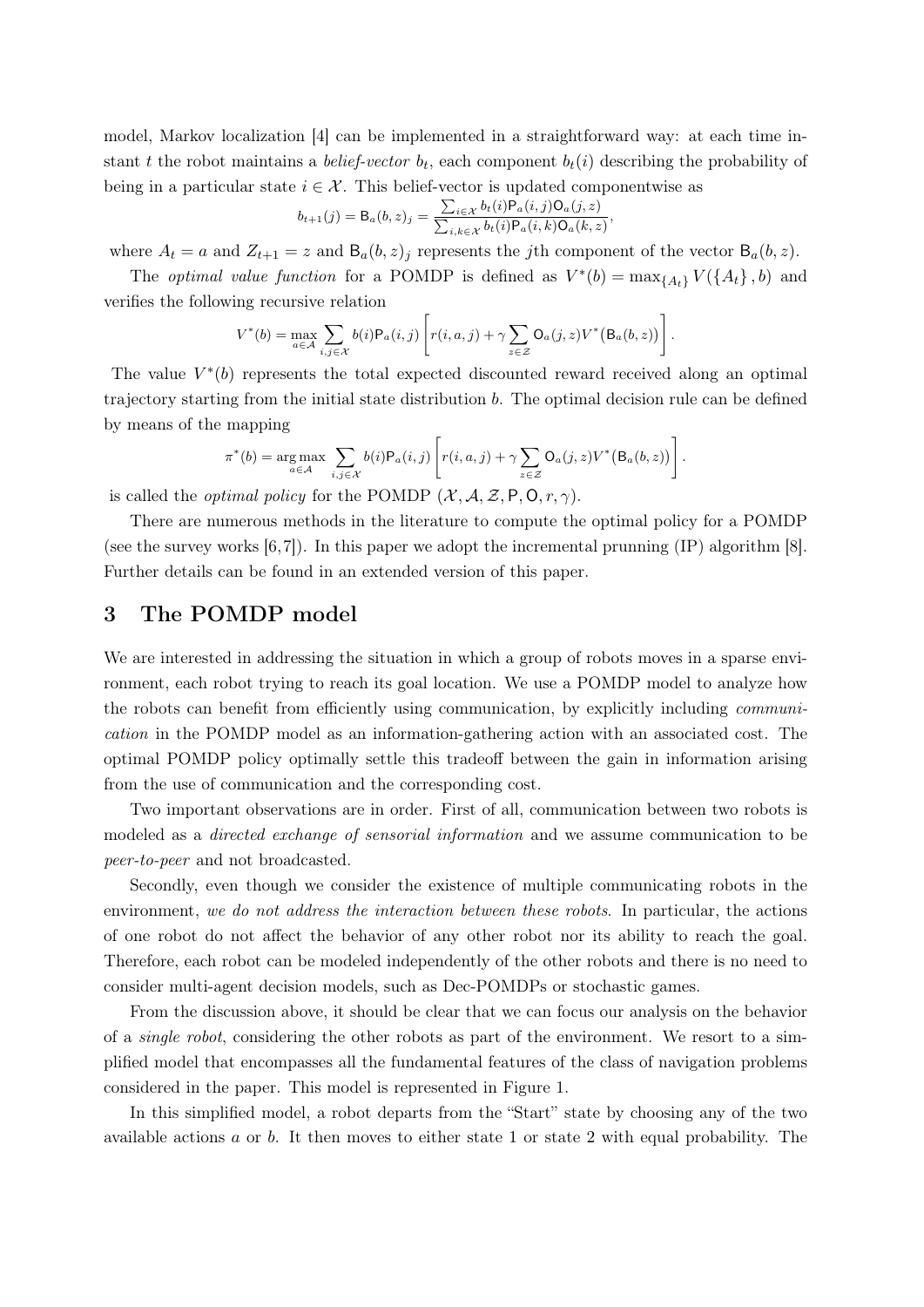

<span id="page-3-0"></span>Figure 1: A general sparse environment.

<span id="page-3-1"></span>Table 1: Comparison between the performance of the cooperative and the non-cooperative robots.

| Test                                                             |              | Total disc. reward |
|------------------------------------------------------------------|--------------|--------------------|
| Non-cooperative $\begin{array}{r} 58.118 \pm 22.185 \end{array}$ |              |                    |
| Cooperative                                                      | $81.498 \pm$ | 9.867              |

robot will then move to the "Goal" state by choosing  $a$  in state 1 or b in state 2 and to the state marked as "Shuf", otherwise. Upon reaching the Goal state, the robot receives a reward of  $+20$ and upon reaching the Shuf state, it receives a reward of −5. At the Shuf state, independently of the robot's action, its position is randomly reset to either state 1 or 2, with equal probability. In this model, the robot has 3 available observations: "Start", in the Start state, "Void", in the states inside the dotted line, and "Goal", in the goal state.

In terms of navigation in sparse environments, the set of three undistinguishable states describes those situations in which the robot gets lost due to long periods of dead-reckoning. Upon reaching the Goal state, the robot is back to a location with distinguishing features and can use this information to localize once again. In this simplified model, the robot merely ignores the existence of other robots and just chooses its actions so as to maximize its total reward (reaching the Goal state as quiclly as possible).

We ran IP to compute the optimal policy for the problem above and tested the performance of the obtained policy by running 2000 independent Monte Carlo trials, each consisting of a 10-time step trajectory. We then computed the average total discounted reward. The results are reported in Table [1.](#page-3-1)

Notice that, after the first action, the robot will get lost between states 1 and 2 and can only "bet" in one of the two possible actions  $a$  and  $b$ , hoping that it will lead to the desired outcome. However, whatever action the robot chooses, it lead to a successful outcome only 50% of the time. A particularly "lucky" run can bring quite a large reward, while a particularly "unlucky" run can bring an alarmingly large penalty. This justifies the large standard deviation observed in the results portrayed in Table [1.](#page-3-1) An important aspect of the behavior just described is that it matches the one expected from a robot navigating in a sparse environment: when it gets lost, it keeps moving in a direction where a recognizable state is expectable.

We now describe how the model in Figure [1](#page-3-0) is modified to include the existence of another robot in the environment. In particular, and unlike the situation analyzed before, the robot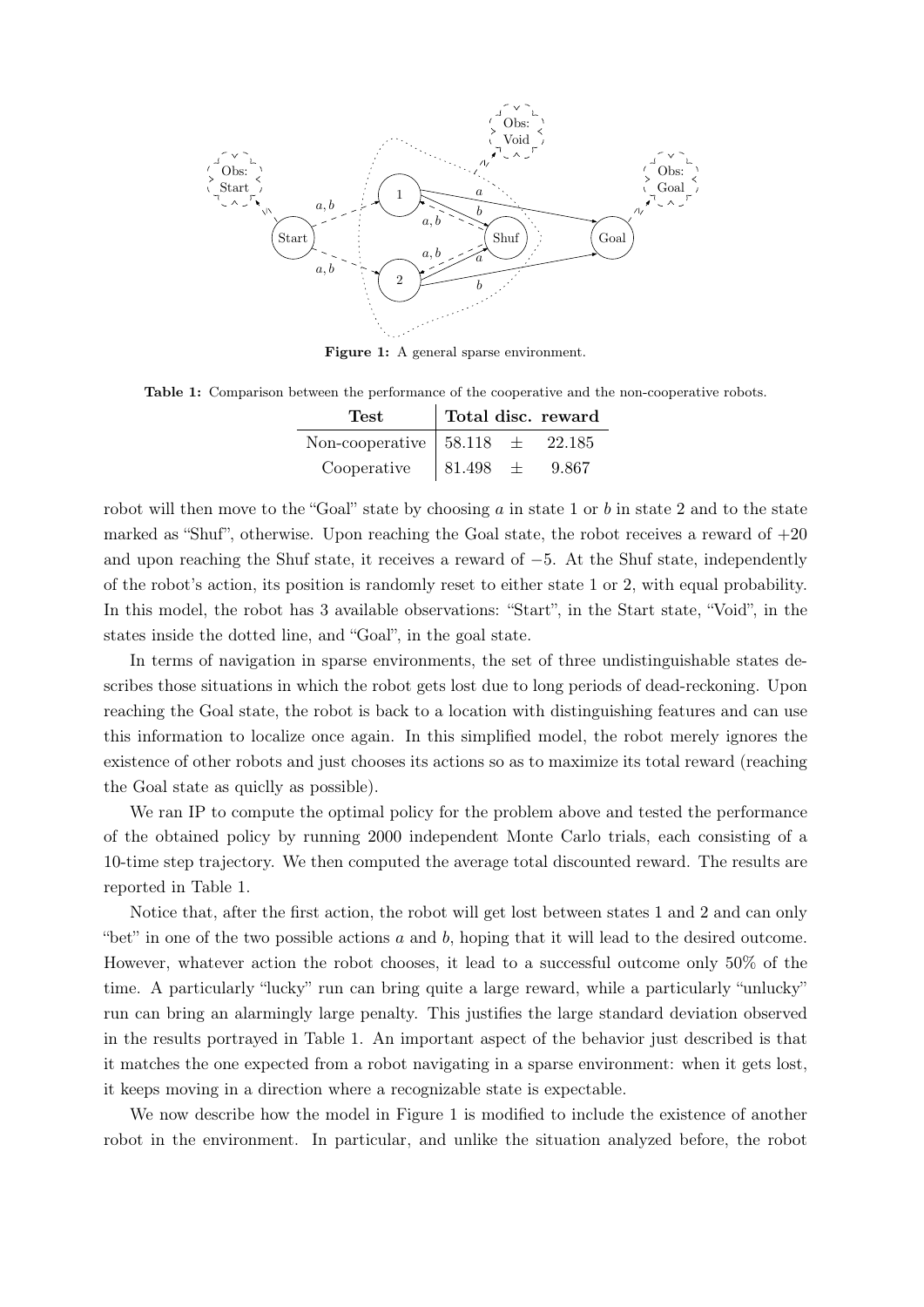

<span id="page-4-0"></span>Figure 2: Tradeoff between the cost of communication, and the value of information. Blue line – Non-cooperative robot; Red line – Cooperative robot.

has now two further actions available, dubbed as "Comm 1" and "Comm 2". None of the latter actions affects the position of the robot in the environment. Instead, each action "Comm i",  $i = 1, 2$ , sends a message "from" state i. This message is sent to a second robot (Robot B) who, upon receiving it, will send the first robot (Robot  $A$ ) its sensorial information. Notice that such communication actions only suceed in the corresponding states. This means that, if the robot sends a message "Comm i" when at state  $j \neq i$ , there is a high probability of receiving no reply. Finally, the robot receives a reward of −1 for every communication action.

Two important observations are in order. First of all, notice that there is a cost involved in communication, even if less significant than getting into the "Shuff" state. Secondly, the communication may not succeed. This can happen either because Robot A chose the "wrong" communication action, or simply because Robot  $B$  can give Robot  $A$  no information on its position  $(e.q., \text{ Robot } B \text{ cannot "see" Robot } A).$ 

We ran IP and computed the optimal policy for this new scenario to compare the performance of the robot with the one observed from the non-cooperative robot. As before, we tested the performance of the optimal policy by running 2000 independent Monte Carlo trials, each consisting of a 10-time step trajectory, and computed the average total discounted reward. The results are reported in Table [1.](#page-3-1)

Notice, first of all, the tremendous difference in performance between the two robots. The robot relying on communication exhibited an average increase in performance of about 30%, even receiving the negative rewards arising from communication. Furthermore, the optimal policy in the presence of communication leads to a much more reliable performance, since the observed standard deviation is much smaller.

Finally, to assess the explicit tradeoff between the cost of communication and the "value of information", we have conducted similar tests, varying the communication cost,  $r_{\text{comm}}$ , between 0 and −10. The corresponding results are summarized in Figure [2,](#page-4-0) where the solid lines correspond to the mean total discounted reward over 2000 independent Monte-Carlo runs and the dotted line the corresponding standard deviation.

Notice that, as the cost of communication increases, the performance of the cooperative (communicating) robot approaches that of the non-cooperative robot. The two performances